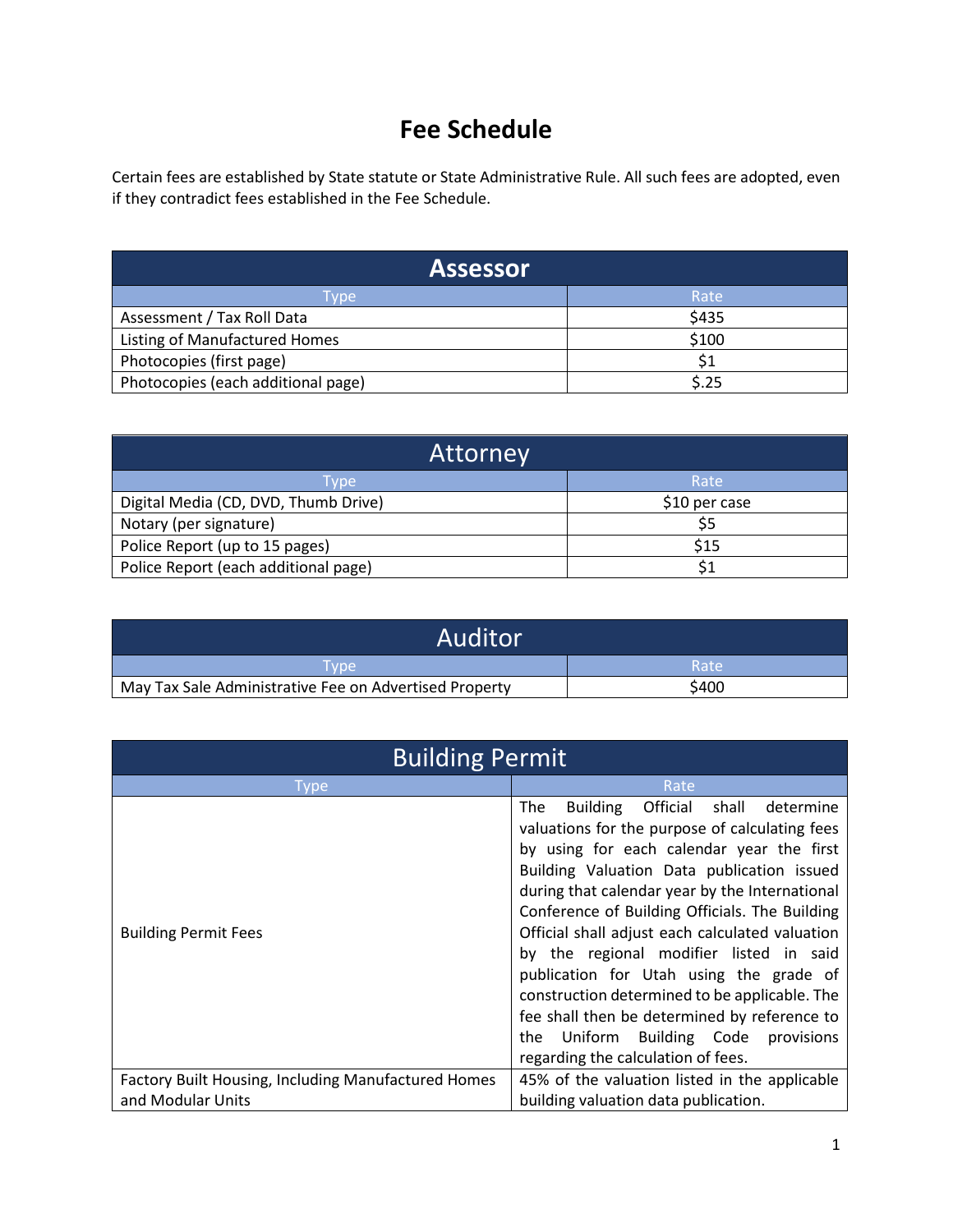## Building Permit

Type Rate Rate (Research March 2014)

In addition to the foregoing fees, Tooele County shall assess and collect a surcharge equal to one percent of the building permit fee in compliance with Utah state law. The County shall file with the Utah Division of Occupational and Professional Licensing a report of building fees and surcharges assessed for the immediately preceding calendar quarter; and, shall remit eighty percent of the amount of the surcharge to have been assessed to said Division.

| <b>Clerk</b>                                                |                                     |
|-------------------------------------------------------------|-------------------------------------|
| <b>Type</b>                                                 | Rate                                |
| Beer License (consumption)                                  | \$200                               |
| Beer License (package)                                      | \$100                               |
| Beer License (single special event)                         | \$200                               |
| <b>Class A Beer License</b>                                 | \$100                               |
| <b>Class B Beer License</b>                                 | \$200                               |
| <b>Class C Beer License</b>                                 | \$200                               |
| <b>Wholesale Beer License</b>                               | \$200                               |
| <b>Business License (residential)</b>                       | \$30 + \$5 per employee             |
| <b>Business License (commercial)</b>                        | \$50 + \$5 per employee             |
| Business License (change business name, address, or owners) | \$10                                |
| Business License (violation of Code Section 9-1-3)          | \$150                               |
| Late Fees (per month, not to exceed three months)           |                                     |
| Beer License (consumption)                                  | \$200                               |
| Beer License (package)                                      | \$100                               |
| Beer License (single special event)                         | \$200                               |
| <b>Business License (residential)</b>                       | \$30                                |
| <b>Business License (commercial)</b>                        | \$50                                |
| <b>Candidate Filing Fees</b>                                |                                     |
| <b>Board of Education</b>                                   | \$50                                |
| Justice Court Judge                                         | \$25                                |
| Court of Record Judge or Justice                            | \$50                                |
| Municipal Candidate (for incorporation only)                | \$25                                |
| County, State and Federal Offices                           | .00125 times total full-term salary |
| <b>Mailing Charge</b>                                       | <b>Actual Cost</b>                  |
| <b>Marriage Ceremony</b>                                    | \$50                                |
| Marriage License (2 certified copies)                       | \$50                                |
| <b>First Additional Certified Copy</b>                      | \$10                                |
| <b>Each Additional Certified Copy</b>                       | \$2                                 |
| <b>Uncertified Copy</b>                                     | \$1                                 |
| Notary (per signature)                                      | \$5                                 |
| Passport Fee                                                | \$35                                |
| Passport Photos                                             | \$10                                |
| <b>Residential Solicitation Penalties (maximum)</b>         | \$1,000                             |
| Solicitor's Badge                                           | \$25                                |
| <b>Voter Certificates</b>                                   | \$5                                 |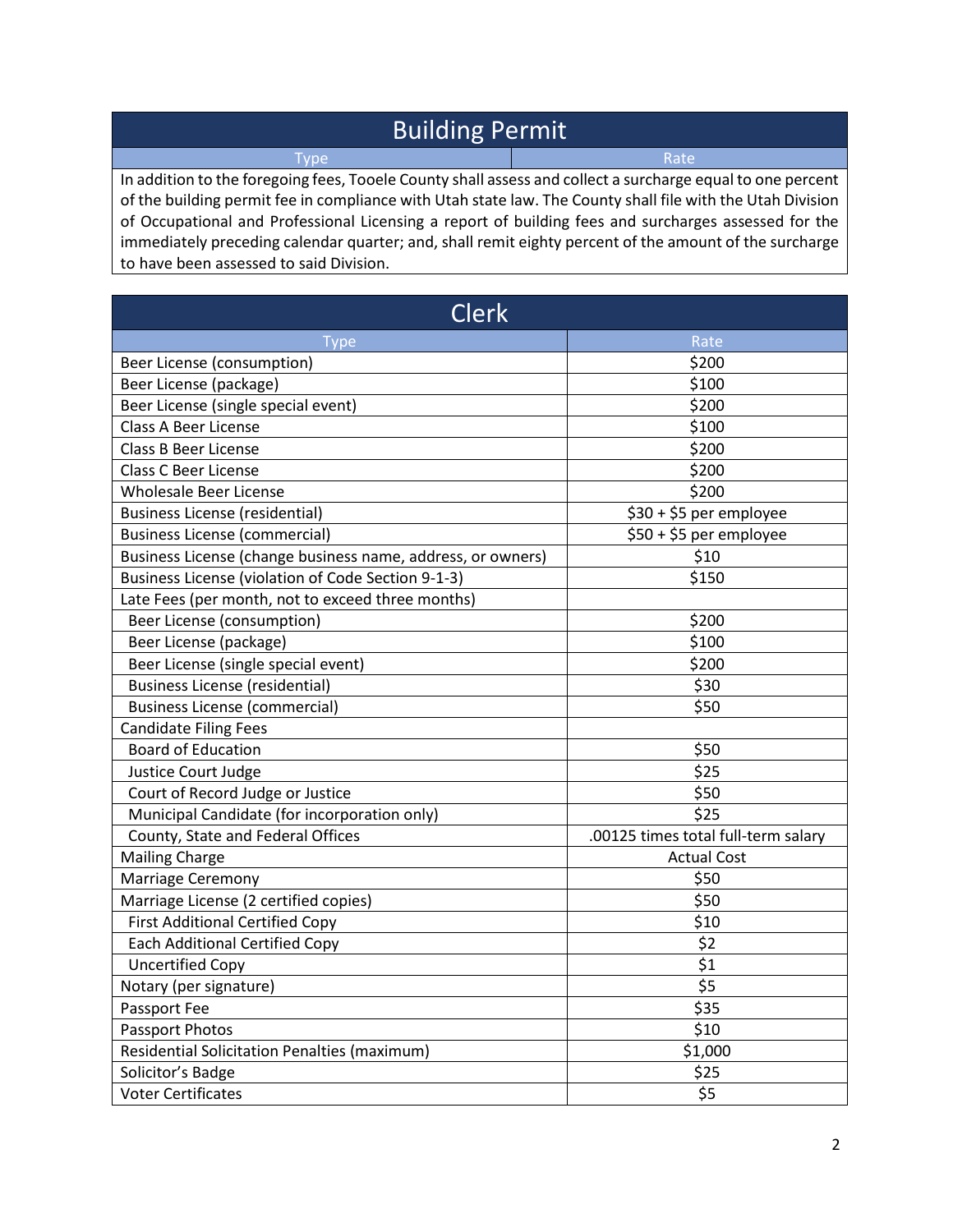| 'Clerk                           |                       |
|----------------------------------|-----------------------|
| I vpe                            | Rate                  |
| <b>Voter Registration List</b>   | $$20 + $.05$ per name |
| <b>GRAMA request fulfillment</b> | Varies by request     |

| <b>Community Development</b>                       |                                       |
|----------------------------------------------------|---------------------------------------|
| <b>Type</b>                                        | Rate                                  |
| <b>Address Certificate</b>                         | \$25                                  |
| <b>Code Enforcement</b>                            |                                       |
| 1 <sup>st</sup> Offense                            | Warning                               |
| 2 <sup>nd</sup> Offense                            | \$100 per day                         |
| 3rd and All Subsequent Offenses                    | \$250 per day                         |
| <b>Civil Citation</b>                              | \$25                                  |
| Clean Up of Junk and Vehicles                      | <b>Actual Cost + Penalties</b>        |
| Sign of Building Abatement of Property             | <b>Actual Cost + Penalties</b>        |
| Sign Removal from Public Property                  | \$25                                  |
| Re-inspection Fee                                  | \$50 / each                           |
| <b>Code Enforcement Appeal</b>                     | \$250                                 |
| <b>Administrative Fee</b>                          | \$100                                 |
| Amendments to Text of Land Use Ordinance           | \$1,000                               |
| Maps, Plats, Oversized Prints                      | See Map Fee table below               |
| Notary (per signature)                             | \$5                                   |
| Planning and Zoning                                | \$200                                 |
| <b>Agriculture Protection</b>                      | \$275                                 |
| Amendment to General Plan                          | $$1,000 + $100 /$ acre                |
| Amendment to Plat Map                              | \$250                                 |
| Appeal to Appeal Authority                         | \$250                                 |
| Approval of Exchange                               | \$200 per property                    |
| Conditional Use Permit (CUP)                       |                                       |
| Temporary                                          | \$300                                 |
| Amendment                                          | 50% of regular fee                    |
| Mining, quarry, sand, and gravel excavation        | \$1,000 / \$250 annual inspection fee |
| Planned Unit Development - Concept                 | \$500                                 |
| Planned Unit Development - Preliminary             | \$500                                 |
| Planned Unit Development - Final                   | \$500                                 |
| Day Care / Pre-school                              | \$250 / \$50 annual inspection fee    |
| Home Occupation                                    | \$100 / \$50 annual inspection fee    |
| <b>Temporary Construction Trailer</b>              | \$100                                 |
| <b>Digital Recording</b>                           | \$10                                  |
| Planning Commission Extension (Subdivision or CUP) | \$100                                 |
| <b>Professional Filming</b>                        | \$200                                 |
| <b>Public Assembly Permit</b>                      | \$100 per day                         |
| <b>Rezone Application</b>                          | $$1,000 + $50 /$ acre                 |
| PC Zoning District Application                     | $$1,500 + $50 /$ acre                 |
| Sign Permit - Permanent                            | \$250                                 |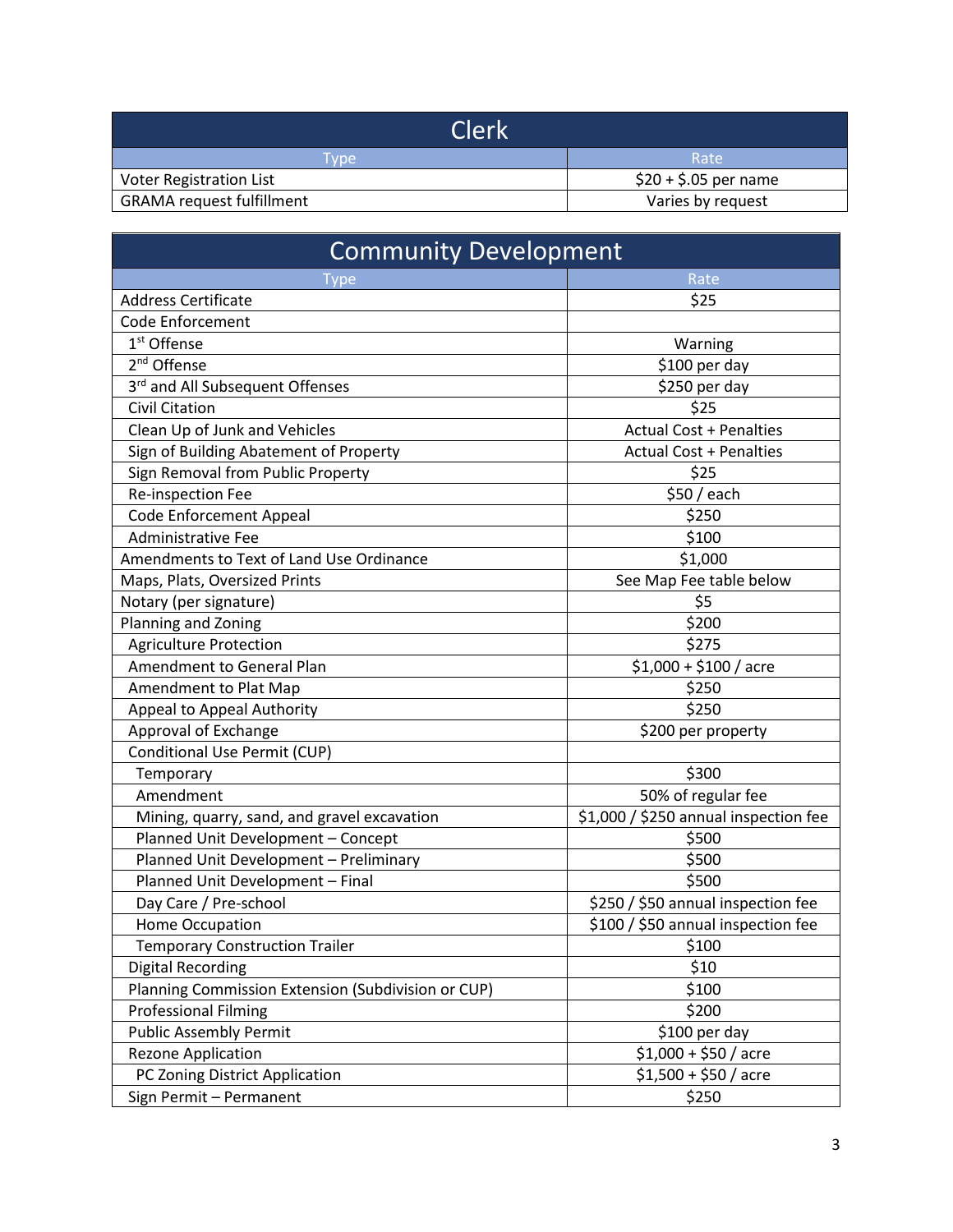| <b>Community Development</b>                               |                        |
|------------------------------------------------------------|------------------------|
| Type                                                       | Rate                   |
| Sign Permit - Temporary                                    | \$25                   |
| Site Plan Review - Commercial, Industrial or Multi-family  | \$1,000                |
| Site Plan Review - Residential Not Requiring Other Permit  | \$100                  |
| Subdivision - Major                                        |                        |
| Conceptual Plan                                            | \$750                  |
| <b>Preliminary Plat</b>                                    | \$750 + \$50 per lot   |
| <b>Final Plat</b>                                          | $$1,000 + $50$ per lot |
| Subdivision - Minor                                        | \$750 + \$50 per lot   |
| Subdivision - Standard                                     |                        |
| <b>Preliminary Plat</b>                                    | $$750 + $50$ per lot   |
| <b>Final Plat</b>                                          | $$1,000 + $50$ per lot |
| Right-of-way / Easement Vacation                           | \$250                  |
| Variance / Special Exception                               | \$250                  |
| Zoning Verification / Legal Nonconforming / Rebuild Letter | \$50                   |

| Facilities / Park and Recreation        |                                                                   |
|-----------------------------------------|-------------------------------------------------------------------|
| Type                                    | Rate                                                              |
| <b>Benson Grist Mill</b>                |                                                                   |
| After Hours Requests (Photography)      | \$20 per hour                                                     |
| Daytime Use (25 people or less)         | \$10 per hour / \$250 deposit                                     |
| Daytime Use (26-100 people)             | \$50 for 1-4 hours + \$10 per additional<br>hour + \$250 deposit  |
| Individual Overnight Camper             | \$10 per night                                                    |
| Overnight Groups (25 people of less)    | \$25 + \$250 deposit                                              |
| Overnight Groups (26-100 people)        | \$50 + \$250 deposit                                              |
| Weddings / Large Events (100+ people)   | \$500 + \$250 deposit                                             |
| <b>County Building</b>                  |                                                                   |
| Room Rental                             |                                                                   |
| Auditorium (1,750 sq ft)                | \$20 per hour / \$500 deposit                                     |
| <b>Deseret Peak</b>                     |                                                                   |
| Parking Lot Rental                      | \$200                                                             |
| <b>Aquatic Center</b>                   |                                                                   |
| Daily Rate                              | \$4                                                               |
| <b>Pavilion Rental</b>                  | \$20 per hour + admission for all guests                          |
| Private Reservations (up to 200 people) |                                                                   |
| Sunday - Thursday                       | \$150 per hour + \$250 cleaning deposit                           |
| Friday - Saturday                       | \$200 per hour + \$250 cleaning deposit                           |
| <b>Punch Card</b>                       | \$30 per 10-punch pass                                            |
| Swimming Lessons (8 lessons)            | \$30 per student                                                  |
| <b>Archery Range</b>                    | \$3 per day (open shooting)<br>\$200 per day - stationary targets |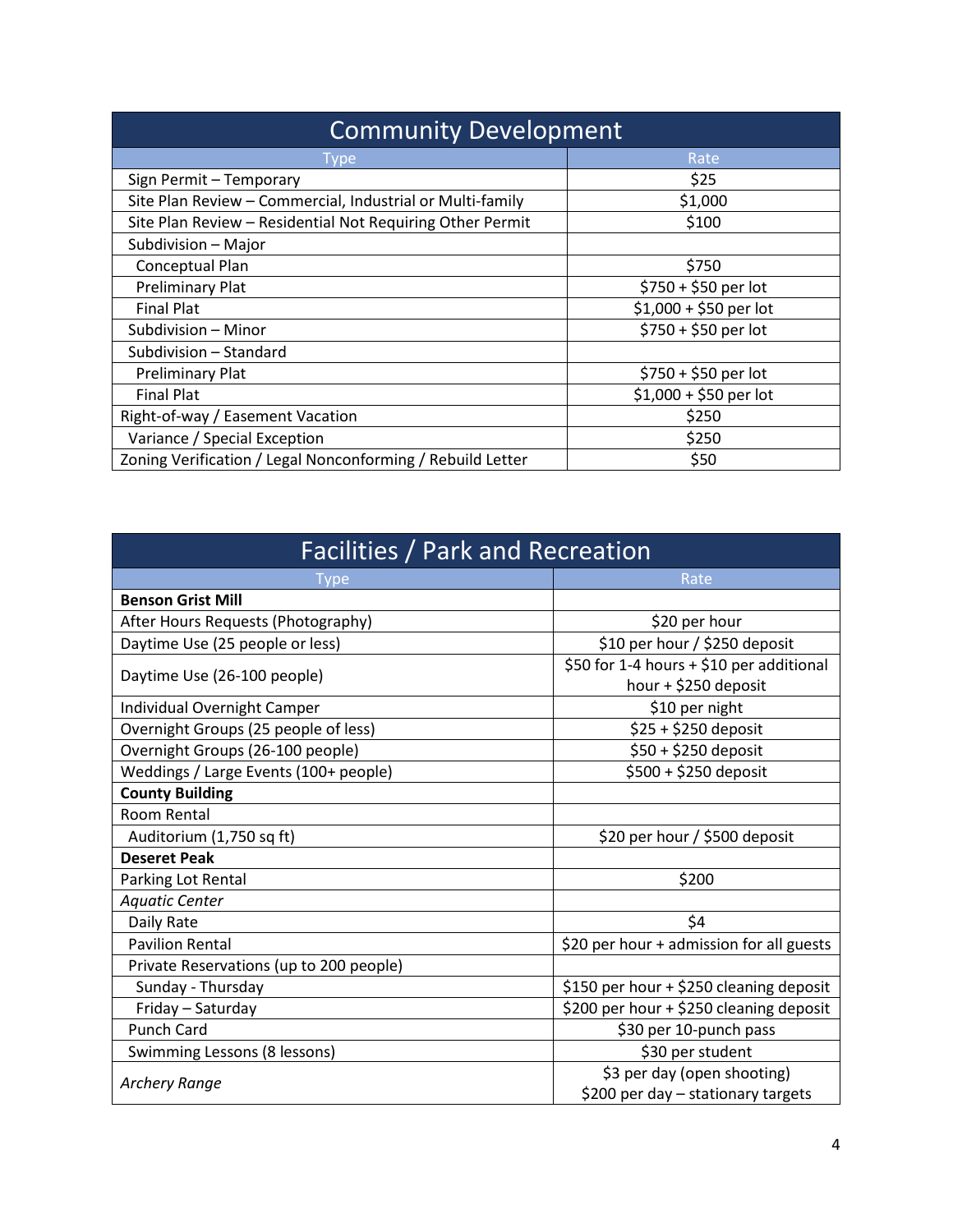| Facilities / Park and Recreation                           |                                |
|------------------------------------------------------------|--------------------------------|
| <u>I</u> vpe                                               | Rate                           |
| Arena: Indoor (capacity 1,200) / Outdoor (capacity 2,500)  |                                |
| Hourly (3-hour minimum)                                    | \$50 per hour                  |
| Daily                                                      |                                |
| No staff or County equipment during event                  | \$500 per day                  |
| Operator during event                                      | \$50 per hour                  |
| Tractor (time metered on tractor)                          | \$50 per hour                  |
| Ticketed Event Charge (plus daily rental rate)             | \$1 per person                 |
| Tractor Rental (renter operates tractor, arena prepared at |                                |
| start of rental)                                           | \$75 per day                   |
| Floor Rental (Indoor only)                                 | \$100                          |
| Install Flooring and Provide Cleaning (Indoor only)        | \$2,250                        |
| Open Riding                                                | \$10 per day                   |
| Monthly Open Ride Pass                                     | \$25 per month                 |
| Sound System                                               | \$100 per day or \$10 per hour |
| Camping                                                    |                                |
| RV with Full Hookups                                       | \$30 per night                 |
| With Electric Hookups                                      | \$20 per night                 |
| No Hookups                                                 | \$15 per night                 |
| <b>Convention Center</b>                                   |                                |
| Deposit                                                    | \$500                          |
| <b>Exhibit Hall</b>                                        | \$500                          |
| Flip Chart Stand                                           | \$5                            |
| Kitchen                                                    | \$50                           |
| Overhead Projector                                         | \$20                           |
| Podium with Sound                                          | \$50                           |
| Screen                                                     | \$25                           |
| Single Room                                                | \$100                          |
| Stage - Large                                              | \$110                          |
| Stage - Small                                              | \$55                           |
| <b>Tables and Chairs</b>                                   | Included in rental fee         |
| <b>Ticketed Event Charge</b>                               | \$1 per person                 |
| TV / VCR / DVD                                             | \$20                           |
| <b>Wedding Rate</b>                                        | \$750                          |
| <b>White Board</b>                                         | \$10                           |
| Rentals (offsite use)                                      |                                |
| Chair                                                      | \$1 each                       |
| Table                                                      | \$10 per day                   |
| Rentals (onsite and offsite use)                           |                                |
| 10' x 10' Tent (renter pays city permit fees)              | \$375 per day                  |
| <b>Portable Bleachers</b>                                  | \$400 per day                  |
| <b>Heavy Equipment</b>                                     |                                |
| Arena Tractor                                              | \$50 per hour                  |
| <b>Backhoe</b>                                             | \$50 per hour                  |
| Dozer                                                      | \$90 per hour                  |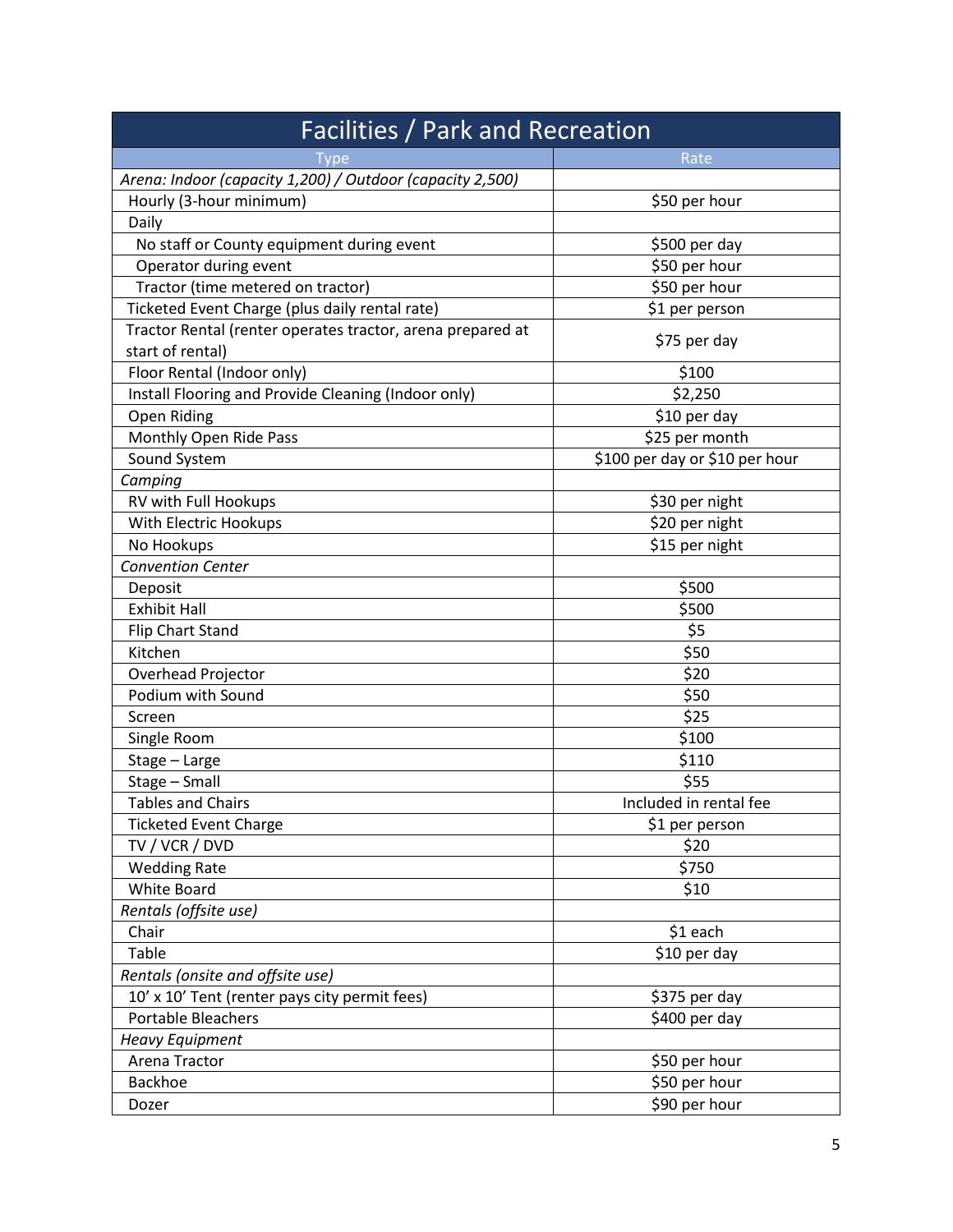| <b>Facilities / Park and Recreation</b>                       |                                                                                          |
|---------------------------------------------------------------|------------------------------------------------------------------------------------------|
| Type                                                          | Rate                                                                                     |
| Dump Truck                                                    | \$65 per hour                                                                            |
| Grader                                                        | \$90 per hour                                                                            |
| Loader                                                        | \$90 per hour                                                                            |
| Man Lift                                                      | \$50 per hour                                                                            |
| <b>Skid Steer</b>                                             | \$50 per hour                                                                            |
| <b>Water Truck</b>                                            | \$90 per hour                                                                            |
| Horse Stalls 12' x 12'                                        | \$15 per day                                                                             |
| Horse Track (4-horse gate, stationary, no staff or equipment) | \$80 per hour / \$800 per day                                                            |
| Horse Walker                                                  | \$150 per day                                                                            |
| Open Ride                                                     | \$10 per day                                                                             |
| Race (including 3-4 staff, equipment, and 4-horse gate)       | \$5,000 per day                                                                          |
| Racehorse Track (season pass)                                 | \$250 per day                                                                            |
| Ticketed Event Charge (plus daily rental rate)                | \$1 per person                                                                           |
|                                                               | \$500 per event (price varies                                                            |
| Motorized Arena (capacity 7,000)                              | depending on event)                                                                      |
| <b>Museum Admission</b>                                       | Donation                                                                                 |
| Pavilion (Livestock)                                          | \$250 per day + \$500 cleaning deposit                                                   |
| Personnel                                                     | \$50 per hour                                                                            |
| <b>Grantsville Reservoir</b>                                  |                                                                                          |
| <b>Overnight Camping</b>                                      | \$15 per night                                                                           |
| <b>Middle Canyon</b>                                          |                                                                                          |
| Day Use                                                       | \$3 per vehicle                                                                          |
| <b>Overnight Camping</b>                                      | \$15 per night                                                                           |
| Group Campsite (County resident)                              | \$125 per night + \$250 cleaning deposit                                                 |
| Group Campsite (non-County resident)                          | \$150 per night + \$250 cleaning deposit                                                 |
| Season Pass (1-canyon) for Day Use Only (camping excluded)    | \$35                                                                                     |
| Season Pass (2-canyon) for Day Use Only (camping excluded)    | \$50                                                                                     |
| Senior Season Pass (2-canyon) for Day Use Only (60+ years     | \$25                                                                                     |
| old - must show ID with birthdate)                            |                                                                                          |
| Disabled Veteran Season Pass (2-canyon) for Day Use Only      |                                                                                          |
| (Present proof of County residency, proof of honorable        |                                                                                          |
| discharge, and proof of service-related disability of 50% of  | \$0                                                                                      |
| more to County Auditor's office. Pass is good for up to 7     |                                                                                          |
| additional people in same vehicle.)                           |                                                                                          |
| <b>Ophir Canyon</b>                                           |                                                                                          |
| Overnight Camping                                             | \$15 per night                                                                           |
| <b>Settlement Canyon</b>                                      |                                                                                          |
| Day Use                                                       | \$3 per vehicle                                                                          |
| <b>Group Campsite</b>                                         |                                                                                          |
| <b>County Resident</b>                                        | \$125 per night + \$1 for each additional<br>person over 100 + \$250 cleaning<br>deposit |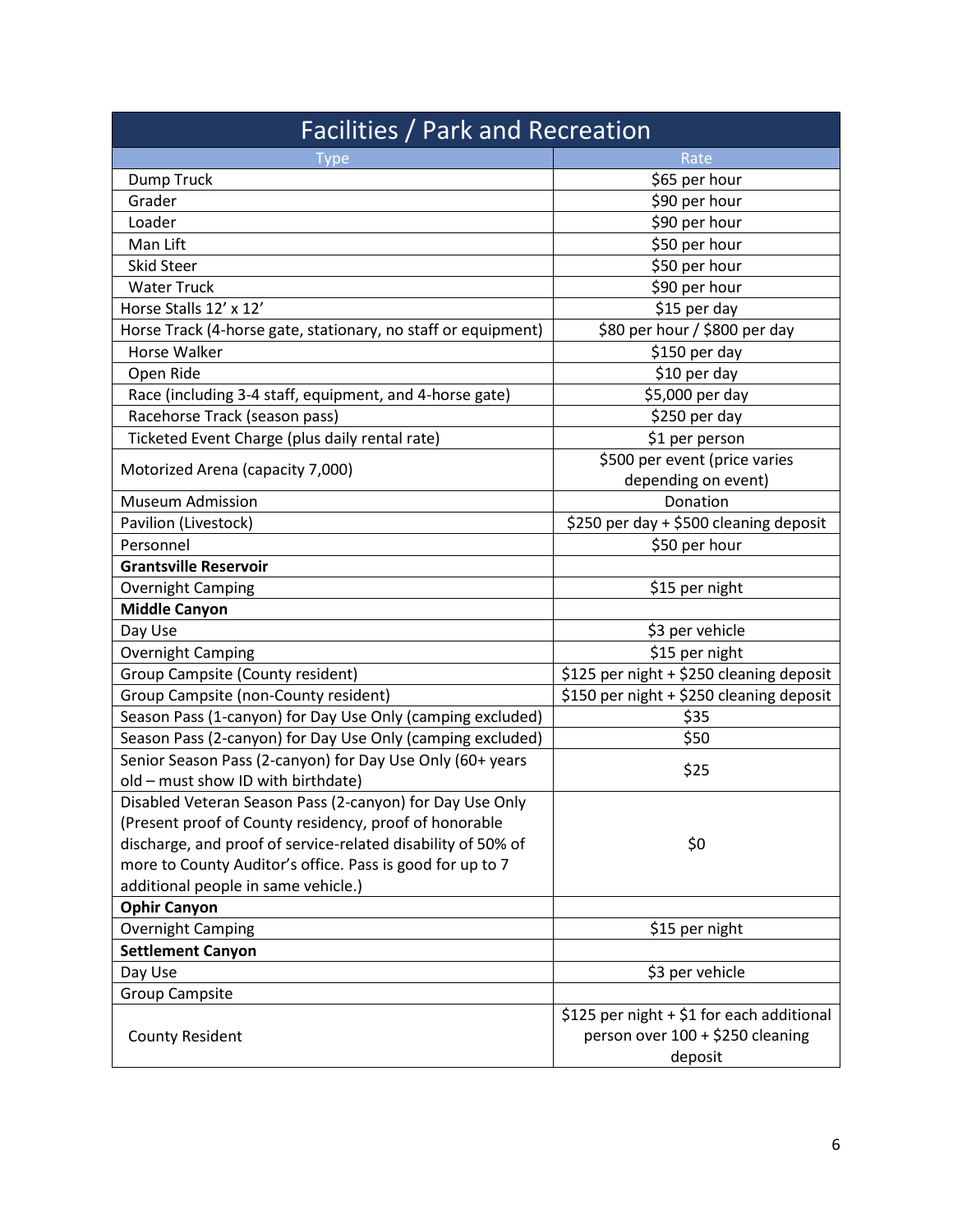| <b>Facilities / Park and Recreation</b>                                                                                                                                                                                                                                                |                                                                                          |
|----------------------------------------------------------------------------------------------------------------------------------------------------------------------------------------------------------------------------------------------------------------------------------------|------------------------------------------------------------------------------------------|
| Type                                                                                                                                                                                                                                                                                   | Rate                                                                                     |
| Non-county Resident                                                                                                                                                                                                                                                                    | \$150 per night + \$1 for each additional<br>person over 100 + \$250 cleaning<br>deposit |
| Overnight Camping (full refund to non-profit groups with<br>prior approval for canyon conservation / cleanup)                                                                                                                                                                          | \$15 per vehicle                                                                         |
| Overnight RV Full Hookup (water is non-potable)                                                                                                                                                                                                                                        | \$30 per night                                                                           |
| Overnight RV Electric only Hookup                                                                                                                                                                                                                                                      | \$20 per night                                                                           |
| Pavilion                                                                                                                                                                                                                                                                               |                                                                                          |
| <b>County Resident</b>                                                                                                                                                                                                                                                                 | \$100 per day + \$250 cleaning deposit                                                   |
| Non-County Resident                                                                                                                                                                                                                                                                    | \$150 per day + \$250 cleaning deposit                                                   |
| Seasonal Pass (1-canyon) for Day Use Only (camping<br>excluded)                                                                                                                                                                                                                        | \$35                                                                                     |
| Seasonal Pass (2-canyon) for Day Use Only (camping<br>excluded)                                                                                                                                                                                                                        | \$50                                                                                     |
| Senior Season Pass (2-canyon) for Day Use Only (60+ years<br>old - must show ID with birthdate)                                                                                                                                                                                        | \$25                                                                                     |
| Disabled Veteran Season Pass (2-canyon) for Day Use Only<br>(Present proof of County residency, proof of honorable<br>discharge, and proof of service-related disability of 50% of<br>more to County Auditor's office. Pass is good for up to 7<br>additional people in same vehicle.) | \$0                                                                                      |

| <b>Geographic Information System (GIS)</b>                                                                                               |                                                              |  |
|------------------------------------------------------------------------------------------------------------------------------------------|--------------------------------------------------------------|--|
| <b>vpe</b>                                                                                                                               | Rate                                                         |  |
| Maps, Plats and Oversized Prints                                                                                                         | See Map Fee table below                                      |  |
| <b>Analyst Support</b>                                                                                                                   | \$100 per hour, rounded to the<br>nearest $\frac{1}{2}$ hour |  |
| Parcel Layer - Private                                                                                                                   |                                                              |  |
| - Full Layer Annual Subscription (update fees apply)                                                                                     | \$500                                                        |  |
| - Each update within a 12-month period                                                                                                   | \$100                                                        |  |
| Parcel Layer - Commercial                                                                                                                |                                                              |  |
| - Full Layer Annual Subscription (update fees apply)                                                                                     | \$1,000                                                      |  |
| - Each update within a 12-month period                                                                                                   | \$200                                                        |  |
| Address Layer - Private                                                                                                                  |                                                              |  |
| - Full Layer Annual Subscription (update fees apply)                                                                                     | \$500                                                        |  |
| - Each update within a 12-month period                                                                                                   | \$100                                                        |  |
| Address Layer - Commercial                                                                                                               |                                                              |  |
| - Full Layer Annual Subscription (update fees apply)                                                                                     | \$1,000                                                      |  |
| - Each update within a 12-month period                                                                                                   | \$200                                                        |  |
| Includes: Parcel ID, Ownership, Agency, Admin, Name, Situs Address, Mailing Address, Acres, Tax Acres. Additional fields<br>(negotiable) |                                                              |  |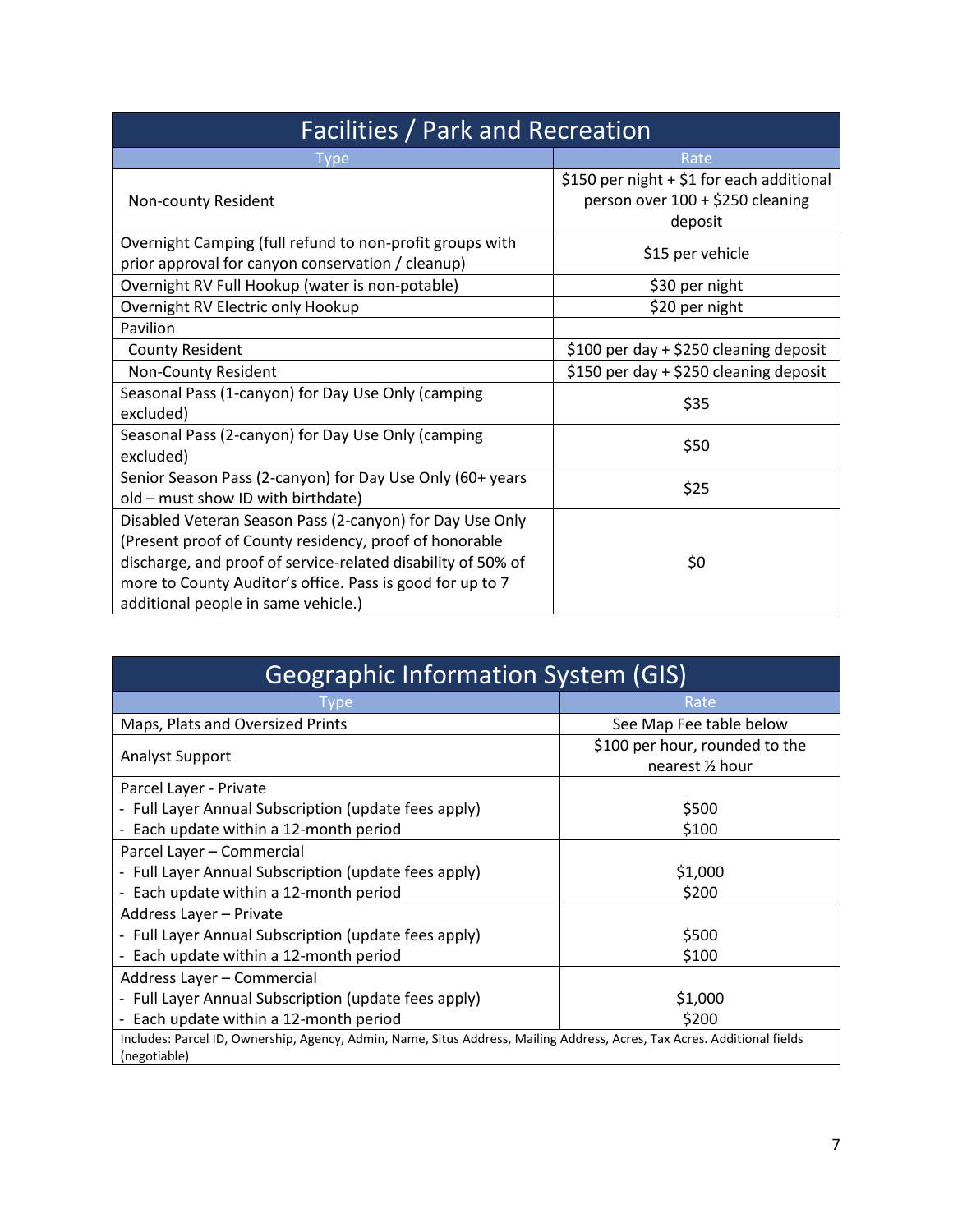| Recorder / Surveyor                                                |                                        |  |
|--------------------------------------------------------------------|----------------------------------------|--|
| <b>Type</b>                                                        | Rate                                   |  |
| <b>Copies</b>                                                      |                                        |  |
| Any Recorded Document                                              | \$2 per page                           |  |
| <b>Computer Printouts</b>                                          | \$2 per page                           |  |
| Maps, Plats, Oversized Prints                                      | See Map Fee table below                |  |
| Bulk Data <sup>1</sup>                                             | \$.10 per field, per record (\$75 min) |  |
| Bulk Document Download <sup>2</sup>                                | \$.75 per image (\$75 min)             |  |
| <b>Internet Public Property Record Access</b>                      |                                        |  |
| <b>Daily Unlimited Access</b>                                      | \$5                                    |  |
| <b>Monthly Unlimited Access</b>                                    | \$75                                   |  |
| <b>Annual Unlimited Access</b>                                     | \$750                                  |  |
| Filing Record or Survey Maps                                       | \$40 per page                          |  |
| Monument Inspection Fee (Non-refundable)                           | \$200 per monument                     |  |
| Permit to Perform Construction Work Within 30 Feet of              | \$400 per monument (up to \$250        |  |
| <b>Survey Monument</b>                                             | refundable)                            |  |
| Plat Submittal (Mathematical Verification and Review) <sup>3</sup> | \$300 per plat $+$ \$75 per lot        |  |

<sup>1</sup> Recorder reserves the right to define and/or limit fields and/or records. If file is too large to email, requestor may provide data storage device or, at the time of order, request data be transferred to an alternate medium at the fee provided in Paragraph (11). Mailing cost may also apply.

<sup>2</sup> Price break given for digital images only. If file is too large to email, requestor may provide data storage device or, at the time of order, request data be transferred to an alternate medium at the fee provided in Paragraph (11). Mailing costs may also apply.  $^3$  Total fee shall not exceed \$20,000 unless additional expenses are incurred (e.g., litigation, referenda, quasi-judicial proceedings, etc.). Fees are due at the time the package and/or application is made.

For each survey map filed and indexed pursuant to Utah Code Section 17-23-17, 17-23-17.5 or 17-23-18, the Recorder/Surveyor shall collect in advance the sum of \$40 per page. Said survey maps will be filed only if they are on material of a permanent nature on stable base reproducible material in the sizes required by the Recorder/Surveyor. All moneys collected under this section shall be deposited with the Treasurer to be credited to the Public Land Corner Preservation Fund, which shall be used only to pay expenses incurred and authorized by the Recorder/Surveyor for the establishment, re-establishment, and maintenance of corners of government surveys pursuant to Utah Code Title 17, Chapter 23, and Utah Code Title 57, Chapter 10.

Pursuant to Utah Code Section 17-23-4, the County requires a permit to be obtained from the Recorder/Surveyor before performing construction within 30 feet of an established government survey monument or public land survey government corner location. The fee for said permit is \$400 per monument. After completion work, if the government survey monument or public land survey government corner location is undisturbed, the Recorder/Surveyor shall refund \$250 to the permit holder. If the construction work disturbs the government survey monument or public land survey government corner location.

- a. The permit holder is responsible for the necessary construction work and re-establishment of the government survey monument or public land survey government corner location; and
- b. The County shall provide to the permit holder the necessary brass monument, ring, and lid.

In the absence of an emergency that poses a threat to public health or safety, any person who violates any provision of subsection (2) above or any provision of Utah Code Section 17-23-14 shall pay to the County a civil penalty in the amount of \$1,000 per violation.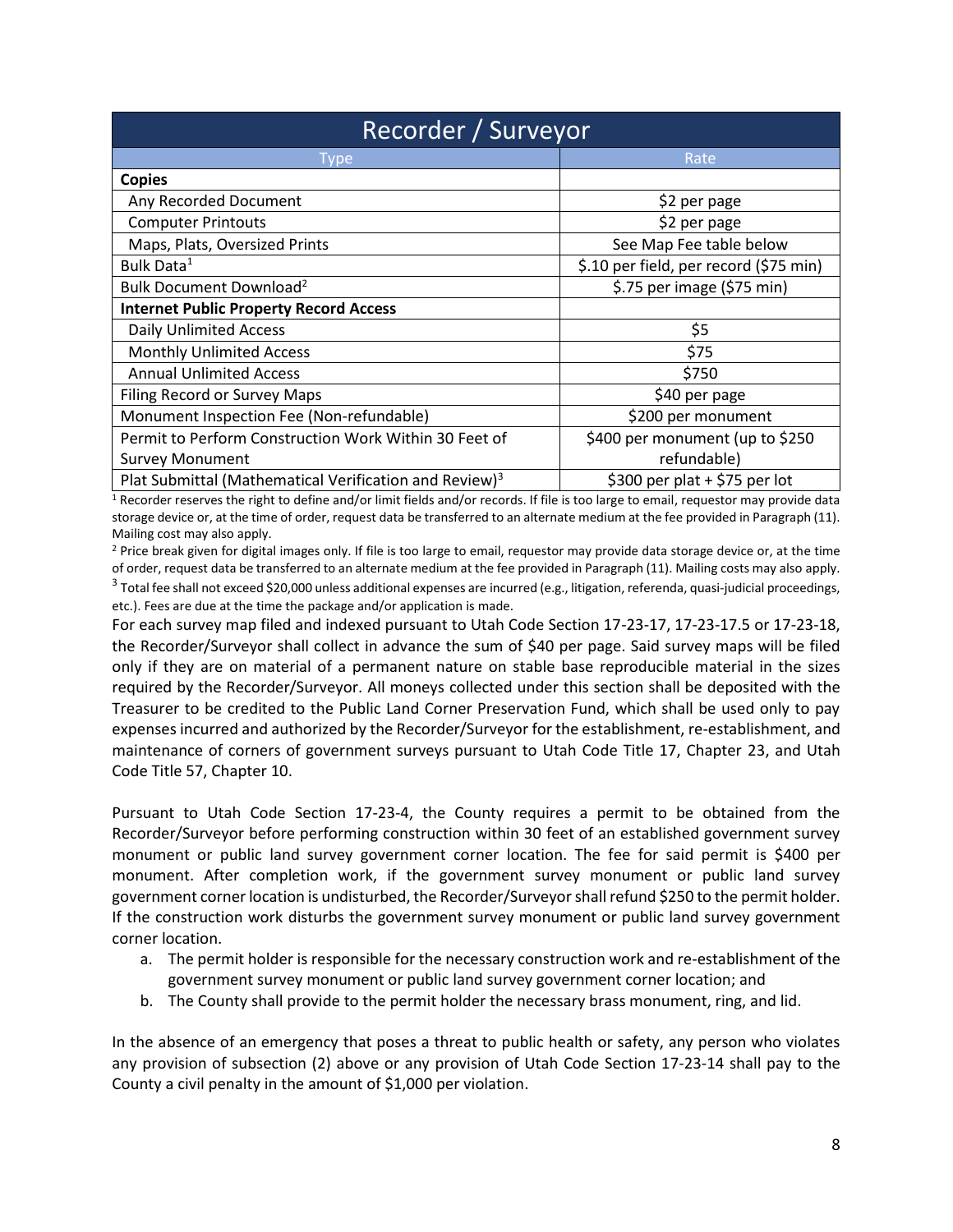| Roads                          |                       |
|--------------------------------|-----------------------|
| Type                           | Rate                  |
| <b>Excavation Permit</b>       |                       |
| Asphalt                        | \$.80 per square foot |
| <b>Curb and Gutter</b>         | \$20 lineal foot      |
| Extensions                     | \$50 per extension    |
| Gravel Road or Shoulder        | \$.50 per square foot |
| Inspections                    | \$200 per week        |
| Permit After Stop Work Order   | 200% of Regular Fee   |
| <b>Power Poles and Anchors</b> | \$50 each             |
| Re-inspections                 | \$50 each             |
| Sidewalk                       | \$1 per square foot   |

| <b>Solid Waste</b>                                                                    |                                |  |
|---------------------------------------------------------------------------------------|--------------------------------|--|
| <b>Type</b>                                                                           | Rate                           |  |
| Landfill                                                                              |                                |  |
| Animals                                                                               | \$42 per ton (\$10 minimum)    |  |
| Construction / Demolition Debris (sheetrock, wood, dirt,<br>shingles, concrete, etc.) | \$8 per cubic yard             |  |
| Household (food, clothes, furniture, books, toys)                                     | \$13 per load                  |  |
| Industrial / Manufacturing Waste                                                      | \$7.50 per cubic yard          |  |
| Non-Resident Construction / Demolition                                                | \$12 per cubic yard            |  |
| Non-Resident Municipal Waste                                                          | \$17 per cubic yard            |  |
| Municipal Solid Waste - Commercial                                                    | \$42 per ton / \$15 minimum    |  |
| Municipal Solid Waste - Residential                                                   | \$42 per ton / \$15 minimum    |  |
| Municipal Disposal (MSW) Tippage Fee (Transfer Station)                               | \$40 per ton                   |  |
| <b>Tires</b>                                                                          | \$3 per tire                   |  |
| Yard Waste (green waste only - grass, weeds, leaves, twigs,<br>brush, shrubs, etc.)   | \$7 per cubic yard             |  |
| Yard Waste - Large (green waste only, 4+ yard loads)                                  | \$20 per load                  |  |
| <b>Unsecured Loads</b>                                                                | Double regular fee             |  |
| Sewage Sludge                                                                         | \$45 per ton                   |  |
| Refrigerators                                                                         | \$23 per unit                  |  |
| <b>Commercial A/C Units</b>                                                           | \$35 per unit                  |  |
| <b>Trash Collection</b>                                                               |                                |  |
| One Can                                                                               | \$45 per quarter new fee \$48  |  |
| <b>Each Additional Can</b>                                                            | \$33 per quarter new fee \$36  |  |
| Recycle Can (Stanbury Park only)                                                      | 22.50 per quarter new fee \$27 |  |
| Set-up Fee (new accounts)                                                             | \$60                           |  |
| <b>Activation Fee for Additional Can</b>                                              | \$30                           |  |
| <b>Reconnect Fee</b>                                                                  | \$25                           |  |
| <b>Resale Items</b>                                                                   |                                |  |
| <b>Wood Chips</b>                                                                     | \$20 per cubic yard            |  |
| Lumber                                                                                | \$2 per board                  |  |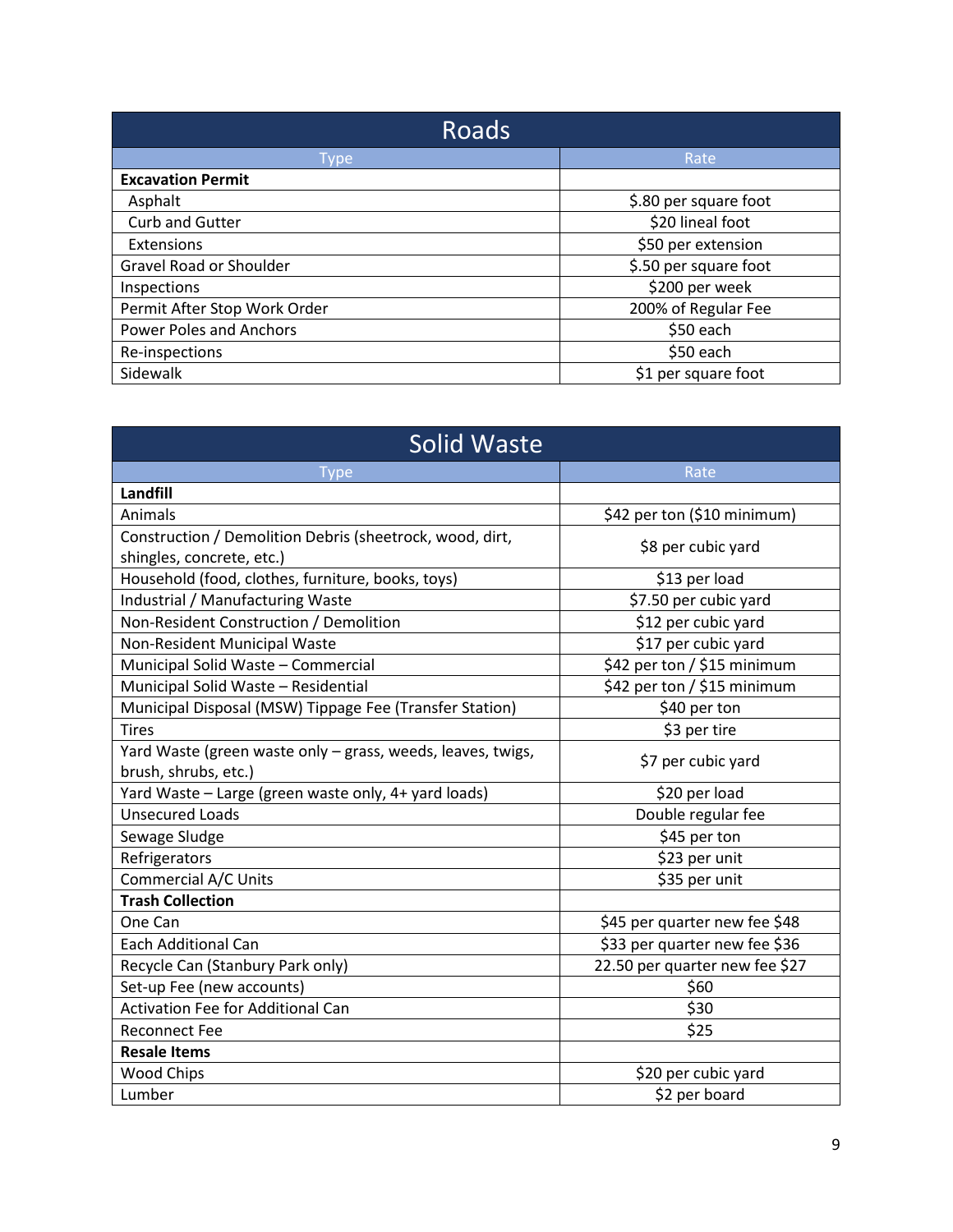| Solid Waste                                                                                                                                                                                                 |                |  |
|-------------------------------------------------------------------------------------------------------------------------------------------------------------------------------------------------------------|----------------|--|
| <b>Type</b>                                                                                                                                                                                                 | Rate           |  |
| Firewood                                                                                                                                                                                                    | \$10 per load  |  |
| Plywood                                                                                                                                                                                                     | \$5 per sheet  |  |
| Pallets                                                                                                                                                                                                     | \$5 per pallet |  |
| <b>Miscellaneous Fee</b>                                                                                                                                                                                    |                |  |
| <b>Return Check Fee</b>                                                                                                                                                                                     | \$25           |  |
| Late Payment Fee                                                                                                                                                                                            | \$50           |  |
| The following items are generally available for purchase: plywood, firewood, mulch, wood boards, and wood chips. Please<br>call the Solid Waste Department or check the County website for current pricing. |                |  |

| <b>Other Fees</b>                                    |                                         |
|------------------------------------------------------|-----------------------------------------|
| Type                                                 | Rate                                    |
| Certification                                        | \$5                                     |
| <b>Credit Card Service Fee</b>                       | Up to 3% of transaction amount          |
| Disk / Thumb Drive                                   | \$10                                    |
| <b>Mailing Charge</b>                                | <b>Actual Cost</b>                      |
| Maps, Plats, Oversized Prints                        | See Map Fee table below                 |
| Notary                                               | \$5 per signature                       |
| Photocopies                                          |                                         |
| <b>First Page</b>                                    | \$1                                     |
| <b>Each Additional Page</b>                          | \$.25                                   |
| <b>Print Parcel Abstract</b>                         | \$2 per Page                            |
| Record in a Form Other Than That Normally Maintained | Compilation time x wage                 |
| <b>Return Check Fee</b>                              | \$25                                    |
| <b>Screen Print</b>                                  | \$2 per page                            |
| <b>Screen Print Abstract</b>                         | \$2 per page                            |
| Fire prevention and protection                       |                                         |
| Special event security                               | \$40 per hour expended, plus the        |
| Hazardous materials or waste cleanup                 | actual cost of materials, supplies, and |
| Hazardous materials transportation escort            | equipment                               |
| Oversize or overweight transportation escort         |                                         |

| <b>Sexually Oriented Businesses</b>                                                                  |                     |  |
|------------------------------------------------------------------------------------------------------|---------------------|--|
| Type                                                                                                 | Rate                |  |
| <b>Business Regulatory License Fee</b>                                                               |                     |  |
| Adult businesses and seminude dancing bars                                                           | \$100 annually      |  |
| Out call business                                                                                    | \$200 annually      |  |
| Nude and Seminude dancing agencies and nude entertainment businesses                                 | \$150 annually      |  |
| Applicant investigation fee (initial)                                                                | \$100 per applicant |  |
| Sexually Oriented Business Employee License Fee                                                      |                     |  |
| Any employee providing Out call business services away from the premises<br>of the Out-call business | \$150 annually      |  |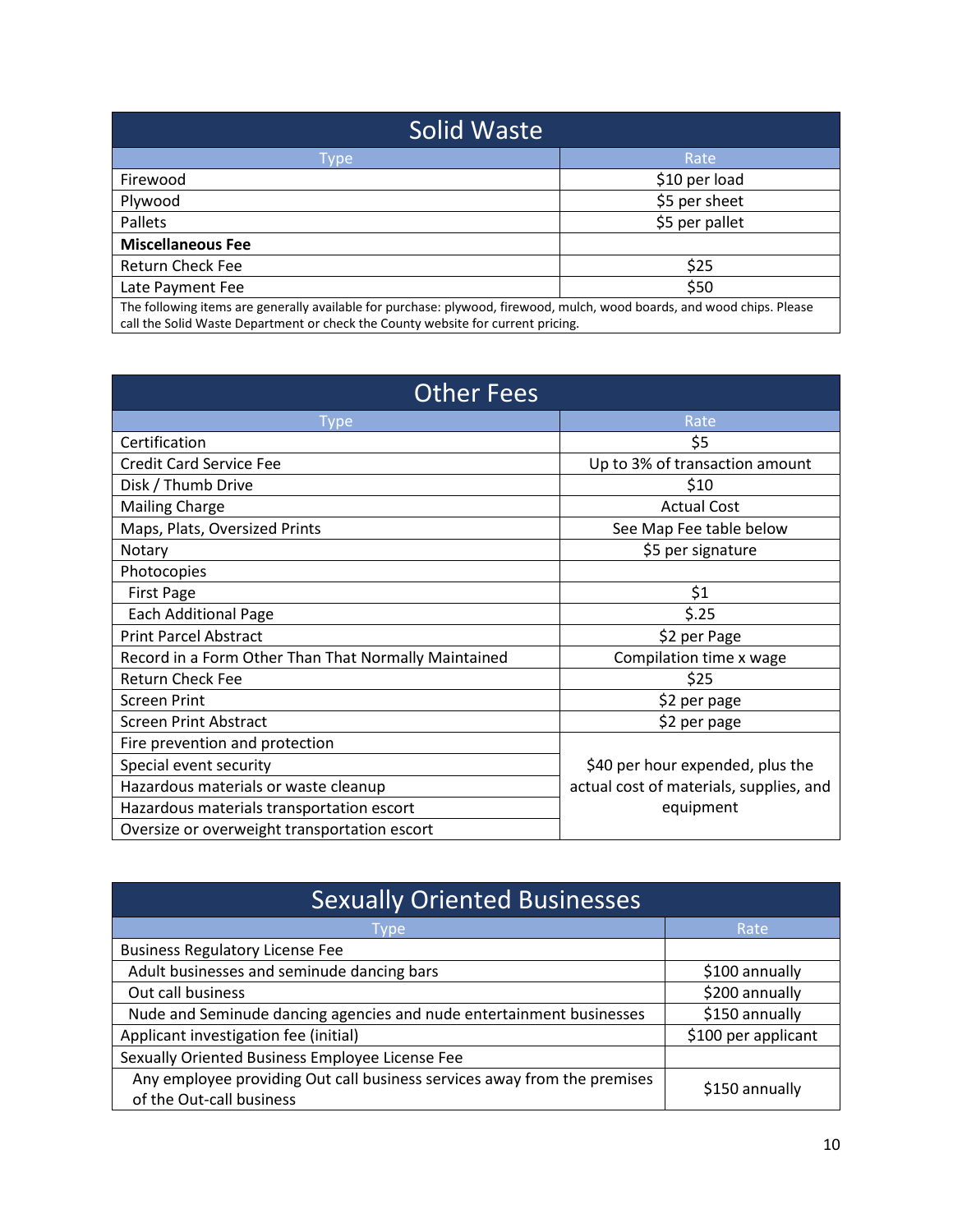| <b>Sexually Oriented Businesses</b>                                                                                                                                                                                                                                                                                                                                                                                                                                         |                |  |
|-----------------------------------------------------------------------------------------------------------------------------------------------------------------------------------------------------------------------------------------------------------------------------------------------------------------------------------------------------------------------------------------------------------------------------------------------------------------------------|----------------|--|
| <b>I</b> vpe                                                                                                                                                                                                                                                                                                                                                                                                                                                                | Rate           |  |
| Adult business employees, Out call business employees requiring a license<br>but not performing any services outside the licensed premises, nude<br>entertainment business employees requiring a license but not individually<br>providing nude entertainment services to patrons, seminude dancing bar<br>employees requiring a license but who are not performers and employees<br>of nude and seminude dancing agencies requiring licenses but who are not<br>performers | \$50 annually  |  |
| Employees of nude entertainment businesses personally providing nude<br>entertainment to patrons                                                                                                                                                                                                                                                                                                                                                                            | \$150 annually |  |
| Professional dancers performing in seminude dancing bars                                                                                                                                                                                                                                                                                                                                                                                                                    | \$150 annually |  |
| Any individual applying for more than one license at the same time shall pay the higher of all                                                                                                                                                                                                                                                                                                                                                                              |                |  |
| applicable fees and an additional \$20.00 for each additional license requested.                                                                                                                                                                                                                                                                                                                                                                                            |                |  |
| License - Bond                                                                                                                                                                                                                                                                                                                                                                                                                                                              | \$2,000        |  |
| <b>Civil Penalty</b>                                                                                                                                                                                                                                                                                                                                                                                                                                                        | \$500          |  |

## Local Option Highway Construction and Transportation Corridor Preservation Fee

| vpe                              | Rate                                |
|----------------------------------|-------------------------------------|
| <b>Corridor Preservation Fee</b> | \$10 per motor vehicle registration |

At the time application is made for registration or renewal of registration of a motor vehicle, the applicant shall pay the local option highway construction and transportation corridor preservation fee. Exemptions: 1) motor vehicle that is exempt from the registration fee under Utah Code Section 41-1a-1209 or Subsection 41-1a-419(3); 2) a commercial vehicle with an apportioned registration under Code Section 41-1a-301; 3) a motor vehicle with a Purple Heart special group license plate issued in accordance with Utah Code 41-1a-421. The revenue generated under this section shall be distributed in accordance with Utah Section 41-1a-1222.

| <b>Sheriff</b>                      |                  |
|-------------------------------------|------------------|
| Type                                | Rate             |
| <b>GRAMA Fees</b>                   |                  |
| Record                              | \$5 per record   |
| <b>Pictures</b>                     | \$3 per photo    |
| Recording - disk / thumb drive      | \$25 per media   |
| 911 Recordings - disk / thumb drive | \$25 per media   |
| Dog License Fee                     |                  |
| Female Dog                          | \$20 per license |
| Male Dog                            | \$10 per license |
| Spayed or Neutered                  | \$5 per license  |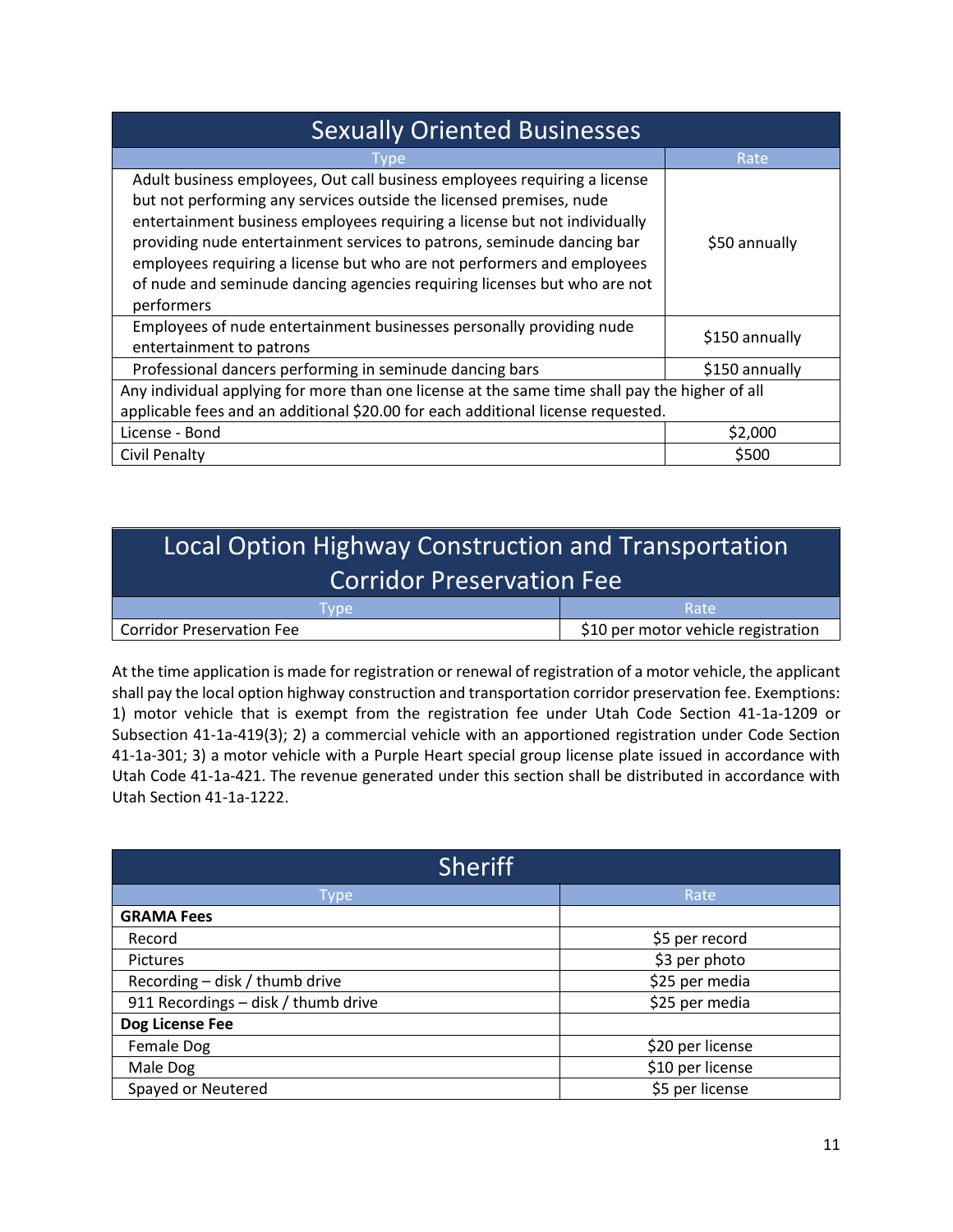| <b>Sheriff</b>                                       |                          |  |
|------------------------------------------------------|--------------------------|--|
| <b>Type</b>                                          | Rate                     |  |
| Kennel License (3 or more)                           | \$25 per license         |  |
| <b>Transferred License from Another Jurisdiction</b> | \$1 per license          |  |
| Replacement tags                                     | \$1                      |  |
| <b>Animal Impound Fee</b>                            |                          |  |
| <b>First Confinement</b>                             | \$15                     |  |
| <b>Second Confinement</b>                            | \$20                     |  |
| Third and Subsequent Confinement                     | \$40                     |  |
| <b>Animal Daily Board Charge</b>                     |                          |  |
| Cats                                                 | \$12 per day             |  |
| Dogs                                                 | \$16 per day             |  |
| <b>Civil Paper Service</b>                           |                          |  |
| Service Fee                                          | \$20                     |  |
| Mileage                                              | \$2.50 per mile          |  |
| Sheriff's Sale - Real Property                       | \$800                    |  |
| Sheriff's Sale - Personal Property                   | \$600                    |  |
| <b>Inmate Processing Fee</b>                         |                          |  |
| Booked or booked and released                        | \$20                     |  |
| <b>Miscellaneous Fees</b>                            |                          |  |
| Fingerprints / Live Scan                             | \$5 per card             |  |
| <b>Background Check</b>                              | \$10                     |  |
| <b>Off Duty Security</b>                             | \$60 per Hour per Deputy |  |

| Map Fee             |                      |                    |
|---------------------|----------------------|--------------------|
| <b>Map Size</b>     | <b>Regular Paper</b> | <b>Photo Paper</b> |
| $8.5'' \times 11''$ | \$2                  | <b>NA</b>          |
| $8.5'' \times 11''$ | \$2                  | <b>NA</b>          |
| $11''$ x $17''$     | \$2                  | <b>NA</b>          |
| 12" x 18"           | \$3                  | \$6                |
| 18" x 18"           | \$4                  | \$9                |
| 18" x 24"           | \$5                  | \$10               |
| 24" x 36"           | \$10                 | \$25               |
| 36" x 36"           | \$15                 | \$35               |
| 36" x 48"           | \$20                 | \$45               |
| 42" x 60"           | \$25                 | \$65               |

<sup>1</sup> Basic Plat with Parcel Lines / Street / Labels or Existing Maps with No Updates.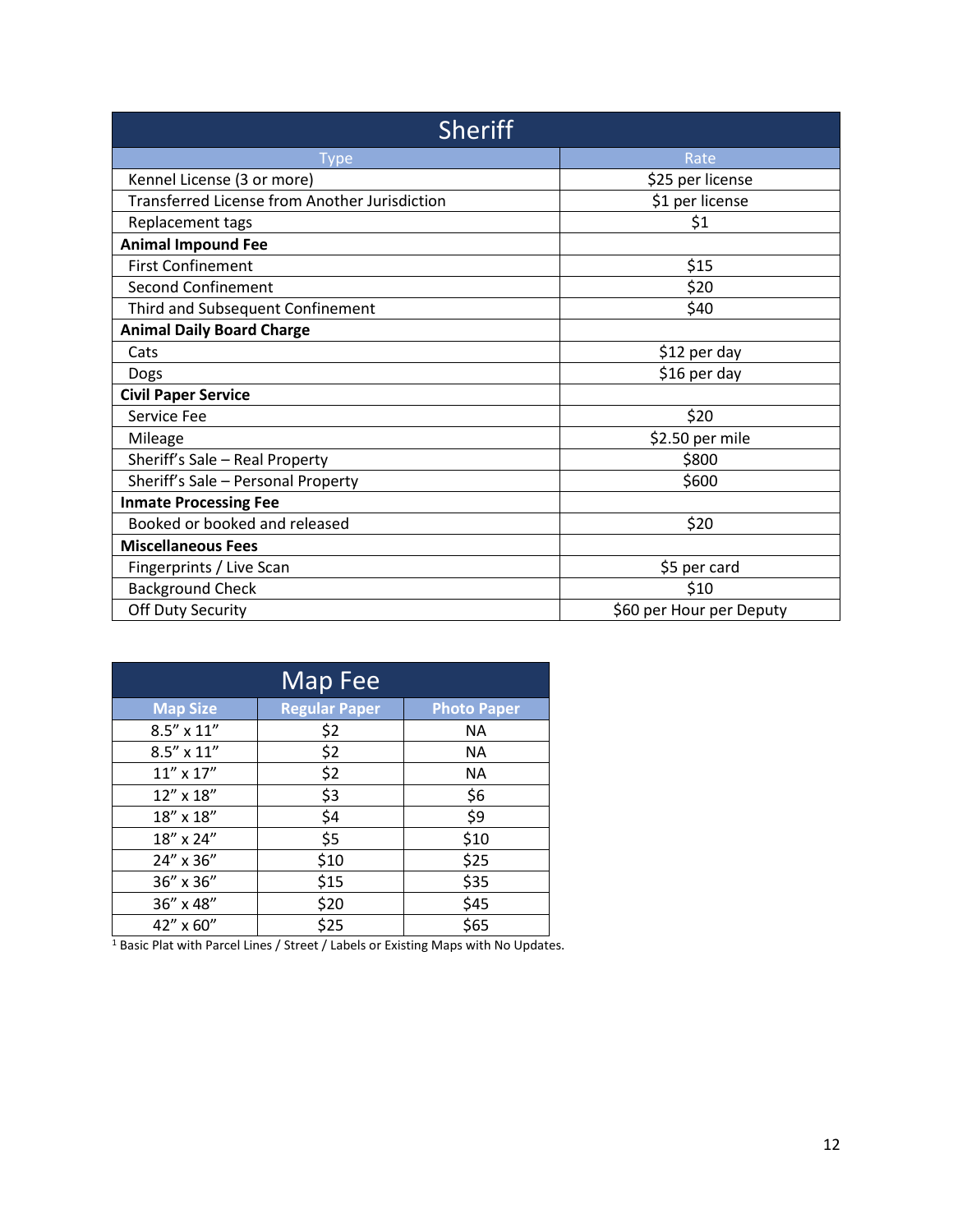# **Health Department\***

| <b>Food Service</b>                                   |                                   |
|-------------------------------------------------------|-----------------------------------|
| <b>Type</b>                                           | <b>Rate</b>                       |
| <b>Food Handler Permits</b>                           | \$20                              |
| Food Handler Re-Issue (for lost permits)              | \$5                               |
| Food Establishment Plan Review                        |                                   |
| <b>Mobile Units</b>                                   | \$50                              |
| Category I                                            | \$150                             |
| Category II                                           | \$220                             |
| Category III                                          | \$275                             |
| Category IV                                           | \$350                             |
| <b>Food Establishment Permit</b>                      |                                   |
| Mobile Truck Primary (Tier 1)                         | \$200                             |
| Mobile Truck Primary (Toer 2)                         | \$350                             |
| <b>Mobile Secretary</b>                               | \$100                             |
| Category I                                            | \$100                             |
| Category II                                           | \$150                             |
| Category III                                          | \$225                             |
| Category IV                                           | \$300                             |
| Temporary Event Food Booth Permit                     | Tier 1 - \$20 per booth/per day   |
|                                                       | Tier 2 - \$40 per booth / per day |
| Temporary Event Food Booth Permit (less than 72 hours | Tier 1 - \$35 per booth/per day   |
| before event)                                         | Tier 2 - \$55 per booth / per day |
| Seasonal Food Booth Permit                            | \$200 (valid March - November)    |

| General Environmental                        |                |
|----------------------------------------------|----------------|
| Type                                         | Rate           |
| Mass Gathering Plan Review                   | \$50           |
| Mass Gathering Permit (1,000 - 1,999 people) | $$100$ per day |
| Mass Gathering Permit (2,000+ people)        | \$200 per day  |
| <b>Record Search Request</b>                 | \$25           |
| Daycare Inspection Fees                      | \$50           |

| <b>Body Art</b>                        |                                         |
|----------------------------------------|-----------------------------------------|
| Type                                   | Rate                                    |
| Body Art Establishment Plan Review     | \$100                                   |
| Body Art Operator Permit (2-year)      | \$70 + \$30 online fee                  |
| Body Art Establishment Permit (Annual) | \$100                                   |
|                                        | \$15 per day, per event, in addition to |
| Mobile Body Art Permit                 | Plan Review Fee and Operator Permit     |
|                                        | Fees                                    |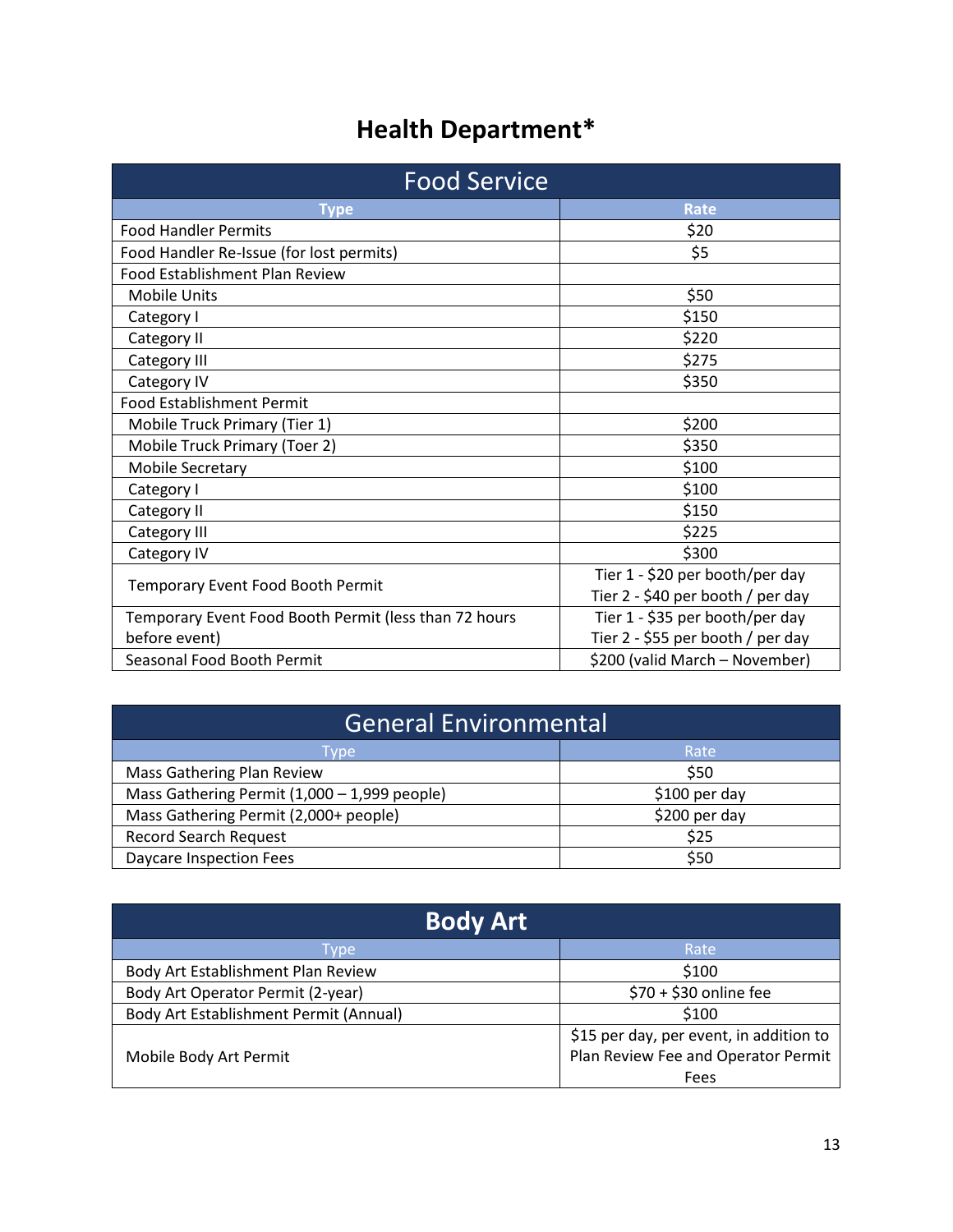| <b>Massage and Tanning</b>                            |              |  |
|-------------------------------------------------------|--------------|--|
| Type                                                  | Rate         |  |
| Massage Establishment Plan Review                     | \$50         |  |
| Massage Establishment Permit                          | \$50         |  |
| Tanning Establishment Permit (including up to 4 beds) | \$100        |  |
| <b>Each Additional Bed</b>                            | \$10 per bed |  |

| Pools and Spas                        |                                 |  |
|---------------------------------------|---------------------------------|--|
| Type                                  | Rate                            |  |
| Swimming Pool / Spa Plan Review       | \$100 per pool / spa            |  |
| <b>Certified Pool Operator Permit</b> | \$10                            |  |
| 1 Pool / Spa Permit                   | \$50                            |  |
| Each Additional Pool / Spa Permit     | \$25                            |  |
| Sampling Fee Per Sample               | \$35                            |  |
| Re-Sampling Fee                       | \$40 + courier fee of \$10-\$50 |  |

| Solid Waste Management Facilities              |                                              |                                                                                                                                                                                   |
|------------------------------------------------|----------------------------------------------|-----------------------------------------------------------------------------------------------------------------------------------------------------------------------------------|
| Type                                           | Rate                                         | <b>Tonnage Fee</b>                                                                                                                                                                |
| Municipal and Industrial Landfill              | \$50 / disposable acre<br>(one-time fee)     | 0-1,000 tons/day - \$.75<br>1,001-1,500 tons/day - \$.50<br>1,501-2,000 tons/day - \$.40<br>2,001-2,500 tons/day - \$.30<br>2,501-3,000 tons/day - \$.25<br>3,001+ tons/day-\$.20 |
| <b>Construction and Demolition</b><br>Landfill | \$25 / disposable acre<br>(one-time fee)     | \$30 per ton or \$.09 per cubic yard                                                                                                                                              |
| Liquid or semi-liquid Waste<br>Facility        | \$200 (one-time fee)                         | \$.30 per ton                                                                                                                                                                     |
| <b>Waste Tire Storage Facility</b>             | \$50 / waste tire storage<br>pile (annually) |                                                                                                                                                                                   |
| <b>Infectious Waste Facility</b>               | \$300 (one-time fee)                         | \$3 per ton                                                                                                                                                                       |
| <b>Infectious Waste Storage</b><br>Facility    | \$100 (annually)                             |                                                                                                                                                                                   |
| Private / Industrial Landfill                  |                                              | 0-200 tons/day \$300 annually<br>201-700 ton/day \$400 annually<br>Over 700 tons/day \$500 (annually)                                                                             |
| Waste Transporters                             | \$50 per truck (annually)                    |                                                                                                                                                                                   |

| Subdivision                           |              |
|---------------------------------------|--------------|
| l vpe                                 | Rate         |
| <b>Subdivision Feasibility Review</b> | \$25 per lot |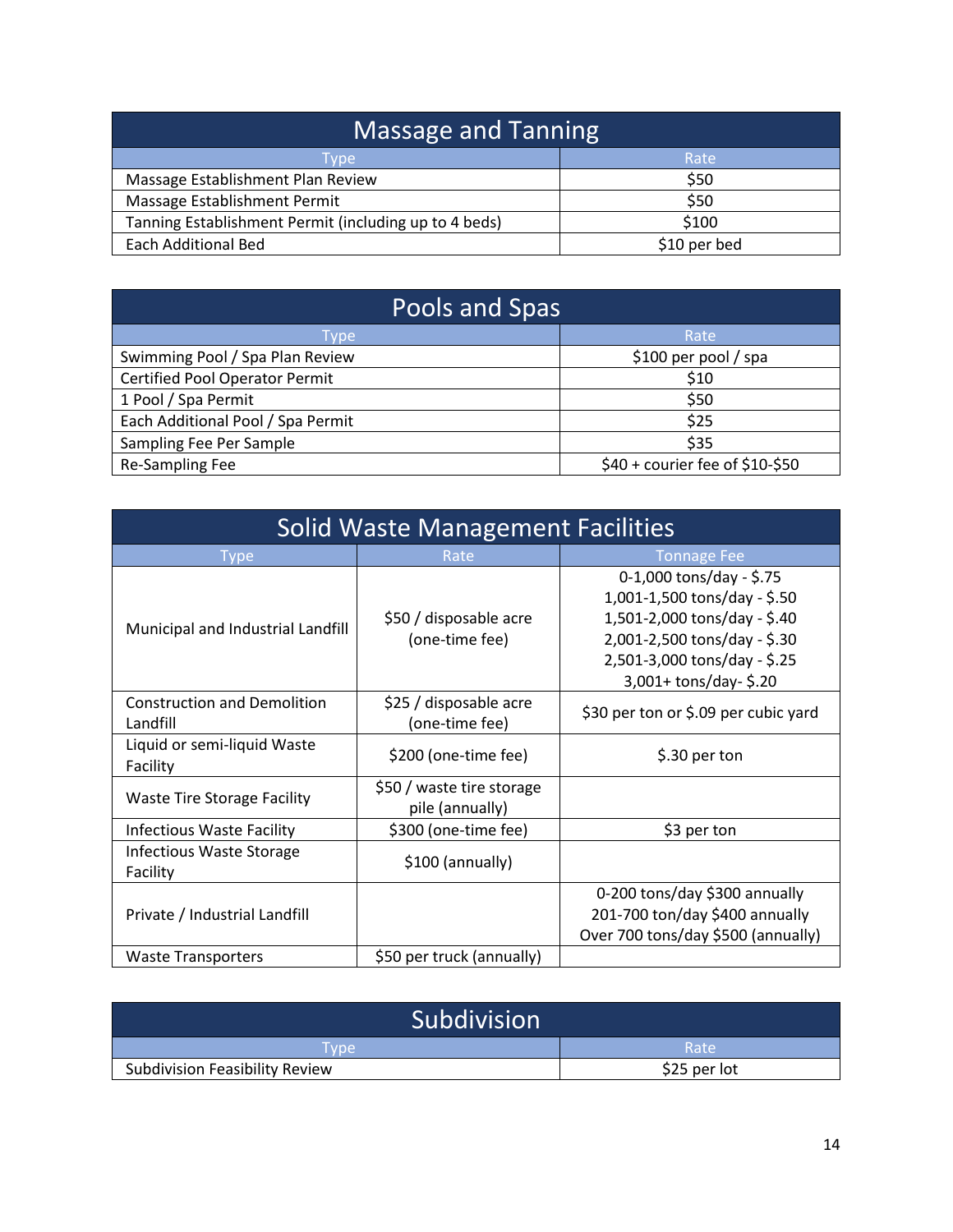| <b>Hazardous Material</b>                               |                                       |
|---------------------------------------------------------|---------------------------------------|
| Type                                                    | Rate                                  |
| Asbestos Sample                                         | \$35 per sample                       |
| Asbestos Inspection                                     | \$50                                  |
| <b>Chemically Contaminated Property Sampling Fee</b>    | Normal response - \$150 for 1 sample, |
|                                                         | \$50 each additional                  |
|                                                         | Rush response - \$185 for 1 sample,   |
|                                                         | \$85 each additional                  |
| <b>Chemically Contaminated Property Remediation Fee</b> | \$350                                 |
| UST Permit (installation and removal)                   | \$100 per tank                        |

| Wastewater                                                        |       |  |
|-------------------------------------------------------------------|-------|--|
| Type                                                              | Rate  |  |
| Onsite Wastewater Permit (review and inspections)                 | \$300 |  |
| Replacement Wastewater Permit                                     | \$100 |  |
| Onsite Wastewater Holding Tank Permit (yearly, max of 2<br>years) | \$100 |  |
| Septic System Recertification                                     | \$50  |  |
| <b>Septic Location Tracking</b>                                   | \$50  |  |

| Water                                       |       |
|---------------------------------------------|-------|
| Tvpe                                        | Rate  |
| Bacteriological Water Sample (well re-cert) | \$125 |
| New Well Test (full chemical analysis)      | \$335 |
| <b>Individual Well Permit</b>               | \$60  |
| Rush Fee (additional amount)                | \$130 |

| Tobacco                                      |       |
|----------------------------------------------|-------|
| <b>Type</b>                                  | Rate  |
| <b>Tobacco Handler Permit</b>                | \$10  |
| <b>General Tobacco Retail Store</b>          |       |
| New Permit or Permit Reinstatement           | \$30  |
| Permit Renewal (2 years)                     | \$30  |
| <b>Tobacco Specialty Stores</b>              |       |
| Establishment Plan Review                    | \$250 |
| New Permit or Permit Reinstatement           | \$30  |
| Per Renewal (1 year)                         | \$20  |
| <b>Electronic Smoking Device Plan Review</b> | \$150 |
| <b>Electronic Smoking Device Permit Fee</b>  | \$100 |